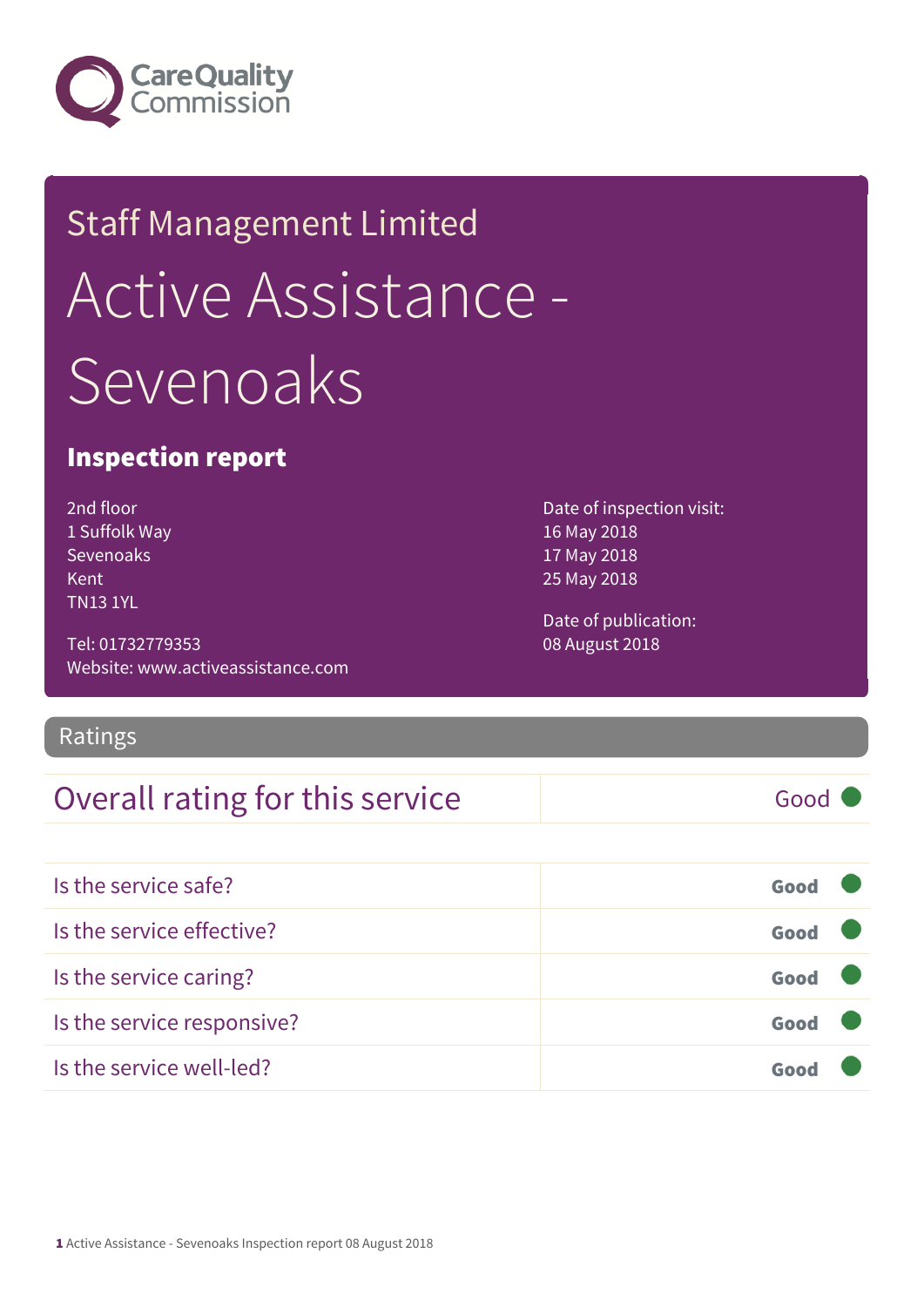### Summary of findings

### Overall summary

The inspection took place on 16, 17 and 25 May 2018 and was announced to ensure that the management team and people using the service would be available during the inspection.

This service is a domiciliary care agency. It provides personal care to people living in their own houses and flats in the community and supported living homes. It provides a service to children, young people, adults and older people, with physical disabilities and a wide range of diagnoses and health needs. Active Assistance provided support with personal care to 392 people across the country when we inspected. Active Assistance has a registered office in Sevenoaks and five regional managers based across the country. The regional managers have care service managers and personal care assistants who support people who use the service. All paperwork and information is sent to and stored in the Sevenoaks office.

At the time of our inspection there was a registered manager at the service. A registered manager is a person who has registered with the Care Quality Commission to manage the service. Like registered providers, they are 'registered persons'. Registered persons have legal responsibility for meeting the requirements in the Health and Social Care Act 2008 and associated Regulations about how the service is run.

People were being kept safe from abuse. Staff understood their responsibilities in keeping people safe from abuse and had been trained to know how to report any possible concerns. People were supported safely around risks and were encouraged to take positive risks after control measures were applied. Staffing levels met people's needs safely and people told us that they had staff to support them when they needed it. There were emergency plans in place for people living at home who required staff to meet their medical needs.

People received their medicines safely and when they needed them by staff trained to administer them. The risk from infection was reduced by effective assessment, training and the provision of personal protective equipment. When things went wrong the service had learned from these and had shared that learning with staff teams.

People had received an assessment of their needs and their needs were tracked though care plans to ensure effective outcomes were achieved. Staff had the necessary skills and competencies to support people and had been trained in key areas such as safeguarding, moving and handling, and food safety as well as in additional areas that met people's needs, such as catheter care. Staff were supervised effectively and had annual appraisals

People received enough food and drink to maintain good health. Staff worked in partnership to provide consistent support when people moved to or from the service. People had access to healthcare professionals and were supported to maintain good health. Staff responded in a timely way when people were unwell and medical guidance was followed correctly.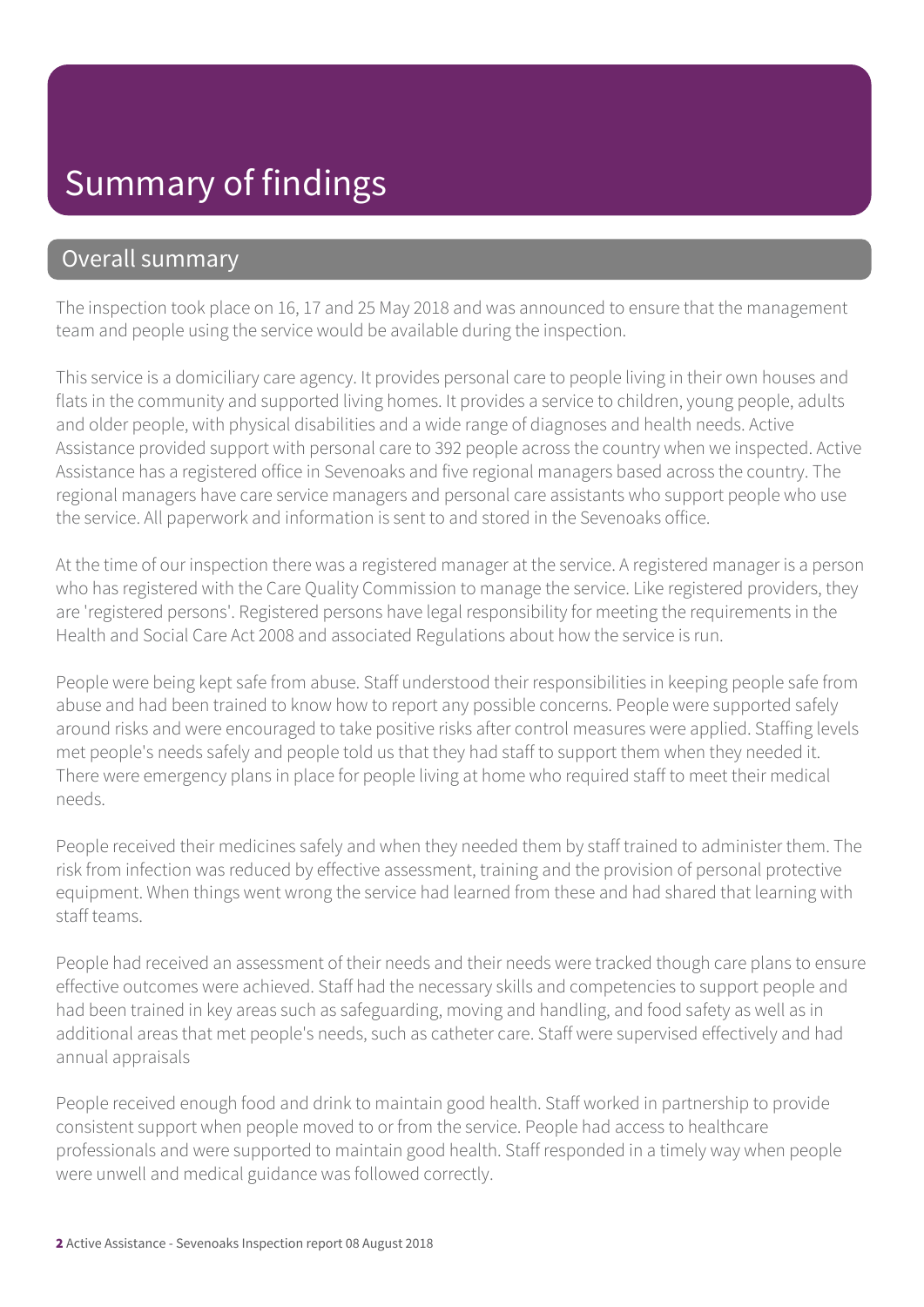People were supported to have maximum choice and control of their lives. Staff supported people in the least restrictive way possible; the policies and systems in the service supported this practice. The principles of the Mental Capacity Act were being complied with and any restrictions were assessed to ensure they were lawful, and the least restrictive option.

Staff treated people with kindness and compassion. Staff knew people's needs well and people told us they liked and valued their staff. People, and where appropriate, their relatives were consulted around their care and support and their views were acted upon. People's dignity and privacy was respected and upheld and staff encouraged people to maintain their independence as safely possible.

There was a complaints policy and form, available to people. Complaints had been utilised to improve the service. People received a pain free and dignified death at the end of their lives. Staff supported people with compassion and worked with local hospice teams. People were supported in a personalised way that reflected their individual needs. People's care plan documentation was written in a way they could understand and it reflected their needs.

There was an open and inclusive culture that was implemented by the management team. Audits and governance systems were effective in providing a high-quality service. People and staff spoke of a friendly and homely culture that was empowering. People, their families and staff members were engaged in the running of the service. There was a culture of learning from best practice, and working with other professionals and local health providers to ensure partnership working resulted in good outcomes for people.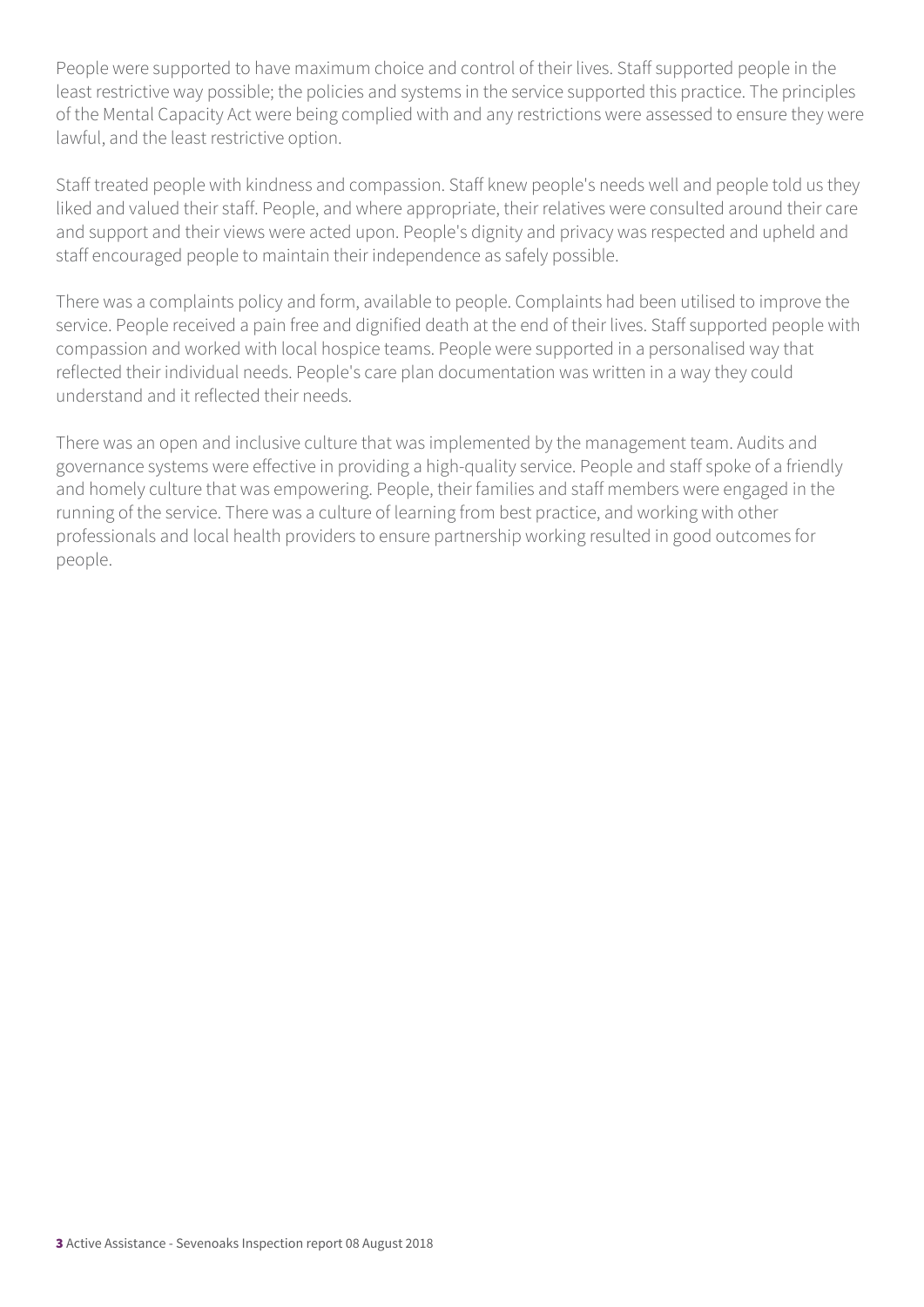### The five questions we ask about services and what we found

We always ask the following five questions of services.

#### Is the service safe? Good

Active Assistance was safe.

People were safe and were protected from the risk of potential harm and abuse.

Risks to people, staff and others had been assessed and recorded and control measures were effective in reducing potential harm.

There was a sufficient number of staff to ensure that people's needs were consistently met. Safe recruitment procedures were followed in practice.

People who received support with their medicines did so safely.

The risk of infection was controlled by staff who understood good practice and used protective equipment.

Lessons were learned when things went wrong and accidents and incidents were investigated and learning fed back to staff.

### Is the service effective?  $\Box$  Good  $\Box$  Good  $\Box$

Active Assistance was effective.

People received assessments that ensured effective support outcomes were set and achieved with reference to national guidance.

Staff received effective training to meet people's needs. An induction and training programme was in place for all staff.

People were supported to eat and drink enough to maintain good health and this was monitored effectively by staff.

Staff members worked effectively with other agencies and organisations wen people moved to or from the service.

People were supported to remain as healthy as possible and had access to healthcare professionals.

4 Active Assistance - Sevenoaks Inspection report 08 August 2018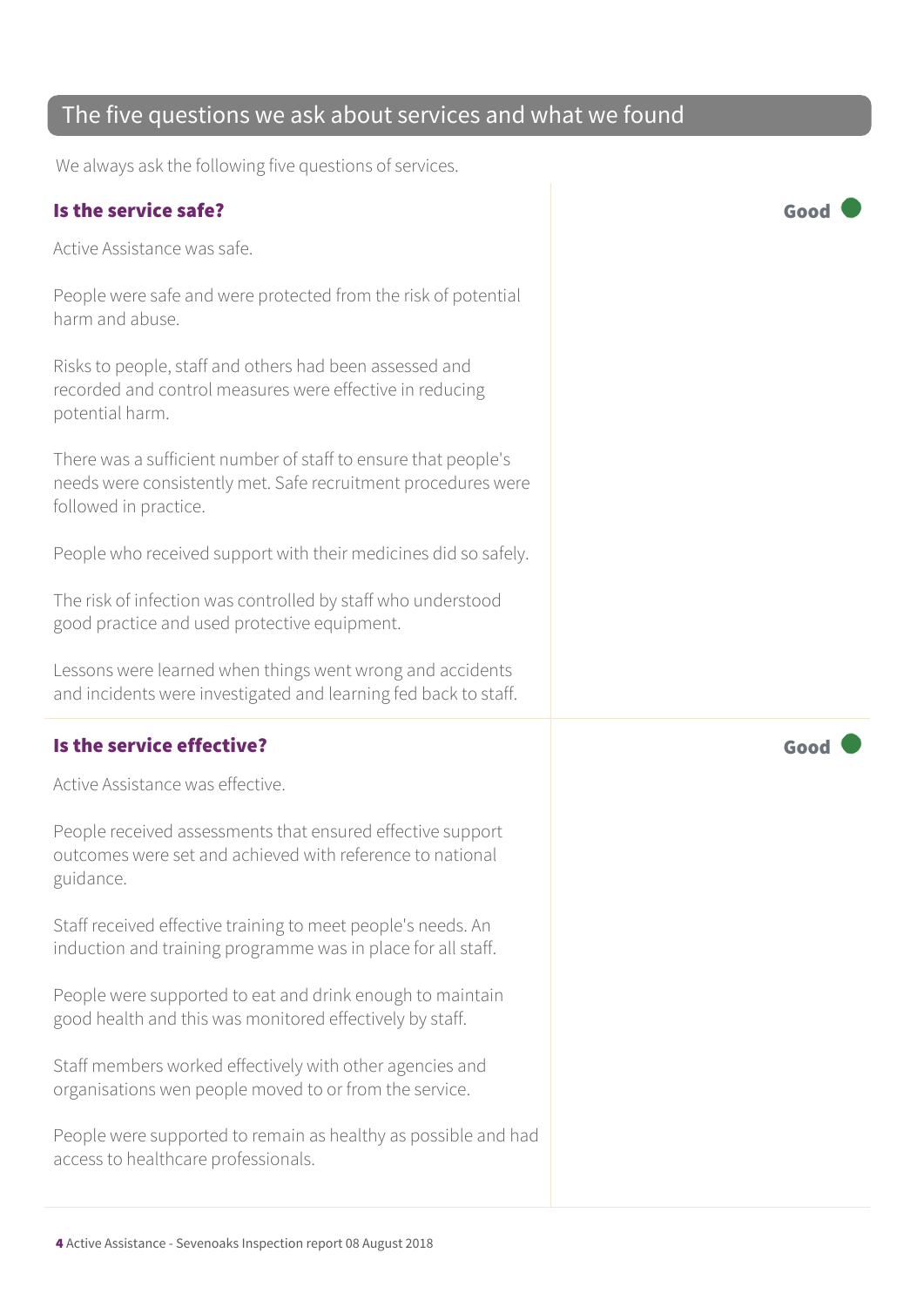| Staff understood their responsibilities under the Mental Capacity<br>Act and used these in their everyday practice. Staff understood<br>the importance of gaining consent from people before they<br>delivered any care. |      |
|--------------------------------------------------------------------------------------------------------------------------------------------------------------------------------------------------------------------------|------|
| Is the service caring?                                                                                                                                                                                                   | Good |
| Active Assistance was caring.                                                                                                                                                                                            |      |
| People were supported by staff who were kind and caring.                                                                                                                                                                 |      |
| People were involved in the development of their care plans and<br>had been supported to make decisions around their care.                                                                                               |      |
| Staff respected people's privacy and dignity and encouraged<br>their independence.                                                                                                                                       |      |
| Is the service responsive?                                                                                                                                                                                               | Good |
| Active Assistance was responsive.                                                                                                                                                                                        |      |
| People received personalised care and their needs were<br>assessed, recorded and reviewed with their input.                                                                                                              |      |
| A complaints policy and procedure was in place and available to<br>people.                                                                                                                                               |      |
| People had a dignified and pain free death at the end of their<br>lives.                                                                                                                                                 |      |
| Is the service well-led?                                                                                                                                                                                                 |      |
| Active Assistance was well-led.                                                                                                                                                                                          |      |
| There was an open culture where staff were kept informed and<br>able to suggest ideas to improve the service.                                                                                                            |      |
| There were effective systems for assessing, monitoring and<br>developing the quality of the service being provided to people.                                                                                            |      |
| The views of people, their relatives and staff were actively sought<br>and acted on.                                                                                                                                     |      |
| The service continuously learned and improved and had<br>effective audits of quality.                                                                                                                                    |      |
| The service worked effectively in partnership with other agencies.                                                                                                                                                       |      |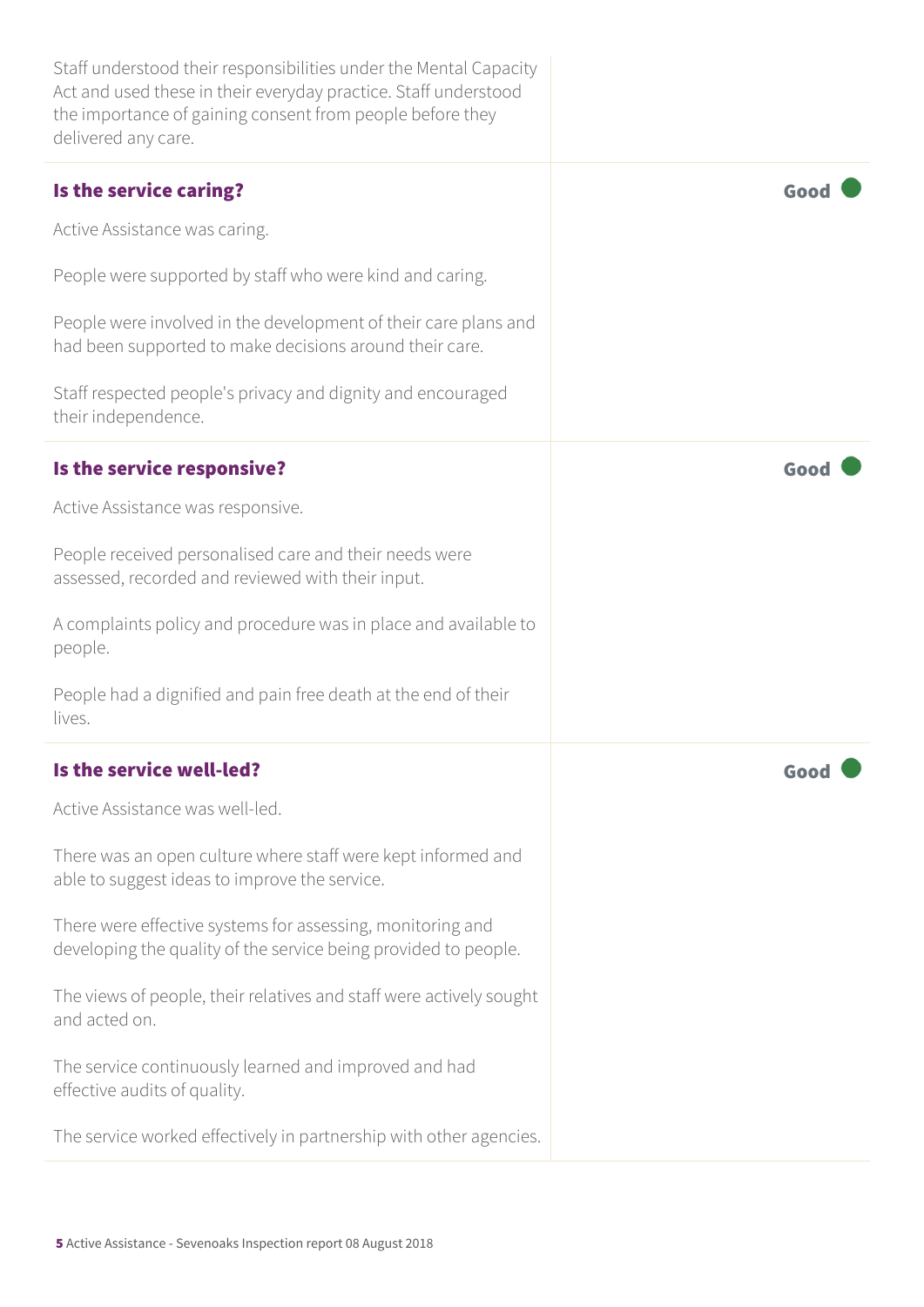

# Active Assistance - Sevenoaks

Detailed findings

### Background to this inspection

We carried out this inspection under Section 60 of the Health and Social Care Act 2008 as part of our regulatory functions. This inspection was planned to check whether the provider is meeting the legal requirements and regulations associated with the Health and Social Care Act 2008, to look at the overall quality of the service, and to provide a rating for the service under the Care Act 2014.

The inspection took place on 16, 17 and 25 May 2018. We gave the service 48 hours' notice of the inspection visit because it is office based and the manager is often out of the office supporting staff or providing care. We needed to be sure that they would be in.

Inspection site visit activity started on 16 May 2018 and ended on 25 May 2018. It included direct observation of care and support, interviews with people, their relatives and staff employed by the service, and review of care records and policies and procedures. We visited the office location on 16, 17 and 25 May 2018 to see the manager and office staff; and to review care records and policies and procedures. We also visited some people in their homes to speak to people and observe the care they received.

The inspection team consisted of four inspectors. We spoke with the registered manager, the operations manager, the director of quality, nine carers, 35 people and four people's relatives. We looked at 13 people's care plans and the associated risk assessments and guidance. We looked at a range of other records including four staff recruitment files, the staff induction records, training and supervision schedules, staff rotas, medicines records and quality assurance surveys and audits.

This is the first time the service had been inspected under the new registration.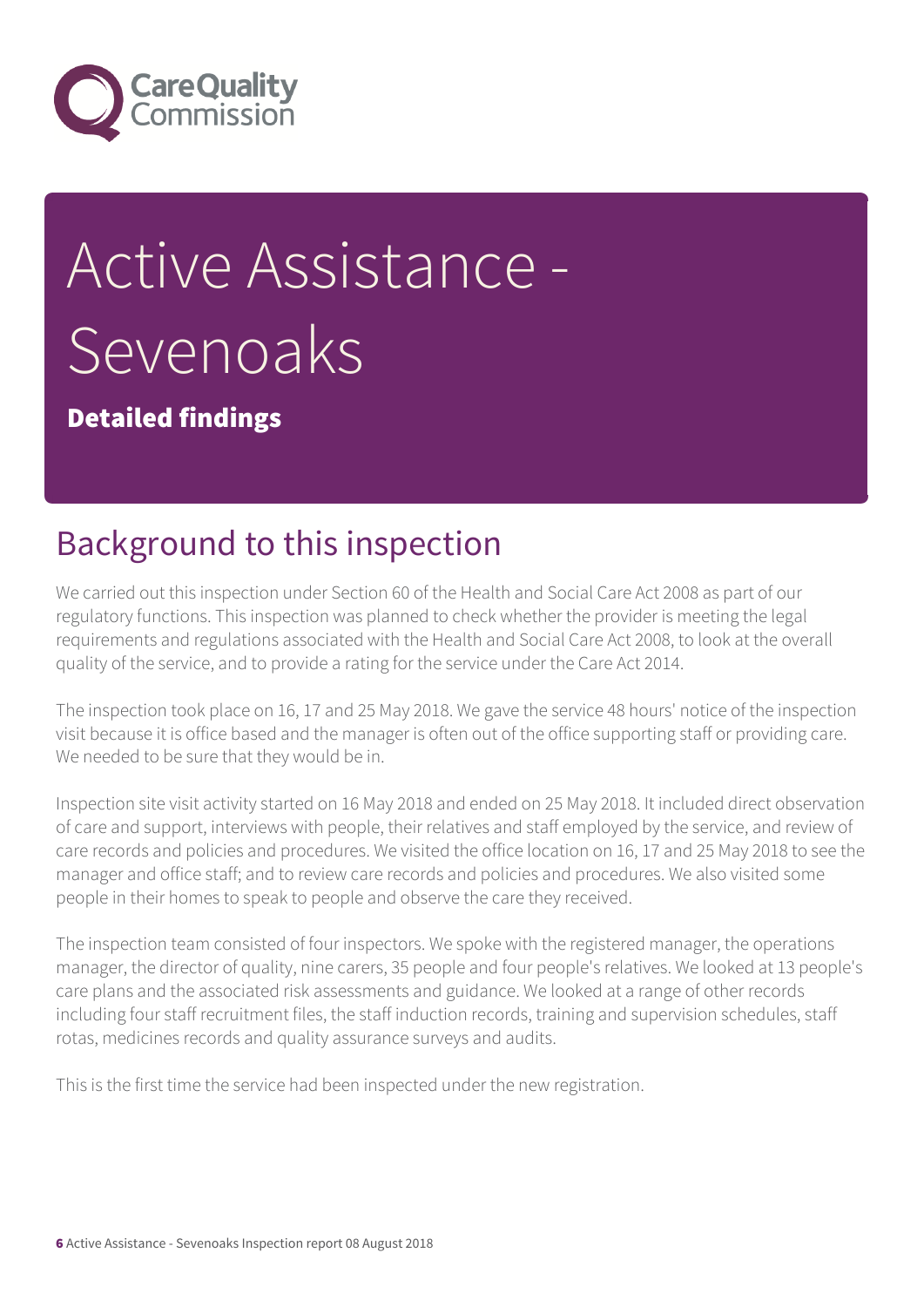There were effective systems and processes in place to keep people safe from abuse. The service kept a safeguarding database that was available to the registered manager and senior managers. It collated a log of all safeguarding referrals and enabled managers to track if the same staff or same person was referred. There was a record of all open safeguarding's and a further list of safeguarding issues that were classed as requiring 'monitoring', where the referral had been closed but the issue may recur. The registered manager had been pro-active and referred some incidents that did not meet the threshold for safeguarding. All incidents had been referred appropriately to the relevant local safeguarding team and notified to the Care Quality Commission. The provider's safeguarding policy was up to date and contained a description of the newer definitions of abuse, such as modern slavery and self-neglect. There was a safeguarding children policy that referenced the relevant legislation, such as The Children's Act 2004 and The Children and Family Act 2014. There was clear guidance for staff on what to do if a child disclosed allegations of abuse or is a staff suspected abuse. Staff were knowledgeable about safeguarding and confident on how to report concerns. One staff told us, "I would know how to recognise different signs of abuse. There are different kinds [of abuse]. I would look if someone is for example, depressed or acts differently around other people."

Risks had been identified and mitigated within people's care plans with detailed guidance for staff on signs to look for and when to call the GP, district nurse or emergency services. People had individual risk assessments to mitigate any potential hazards they may face. Risks to people were assessed and managed safely without unnecessarily restricting people's freedom. For example, one person was identified of being at risk of choking, and had a feeding tube sited in their abdomen. However, the person's goals detailed that they wanted to drink tea for as long as they could, and following a speech and language therapy assessment the person had made the choice to continue drinking tea. Staff supported the person to drink through an adapted cup with a straw, and encourage the person to double swallow to reduce the possibility of them choking. People's accommodation had been risk assessed to ensure the safety of people and staff. Where people relied upon their care package there were service failure plans in place that identified family members who would be responsible for continuing the care package in an emergency.

There were sufficient staff deployed to meet people's needs and to keep them safe. The staffing levels each person required had been determined by care service managers who assessed potential clients and worked out what level of support was required. For example, when a person required tracheostomy care this was assessed as needing two carers in the day and night. A tracheostomy is an opening created at the front of the neck so a tube can be inserted into the windpipe to help a person breathe. Once the level of care had been established a support team was recruited, so a person requiring four carers per day would have a team in excess of 10 staff. There was a spreadsheet used to track the number of hours for each client, a list of staff inducted to work with the person and any shortfall. There were contingency plans to address emergency staff shortfalls. For example, there was a shortfall, for one person, of 26 hours per week that were being worked as additional hours by carers.

Safe recruitment processes had been followed and recruitment systems were robust. The ten files we reviewed evidenced that people had been recruited in line with the provider's processes and checks were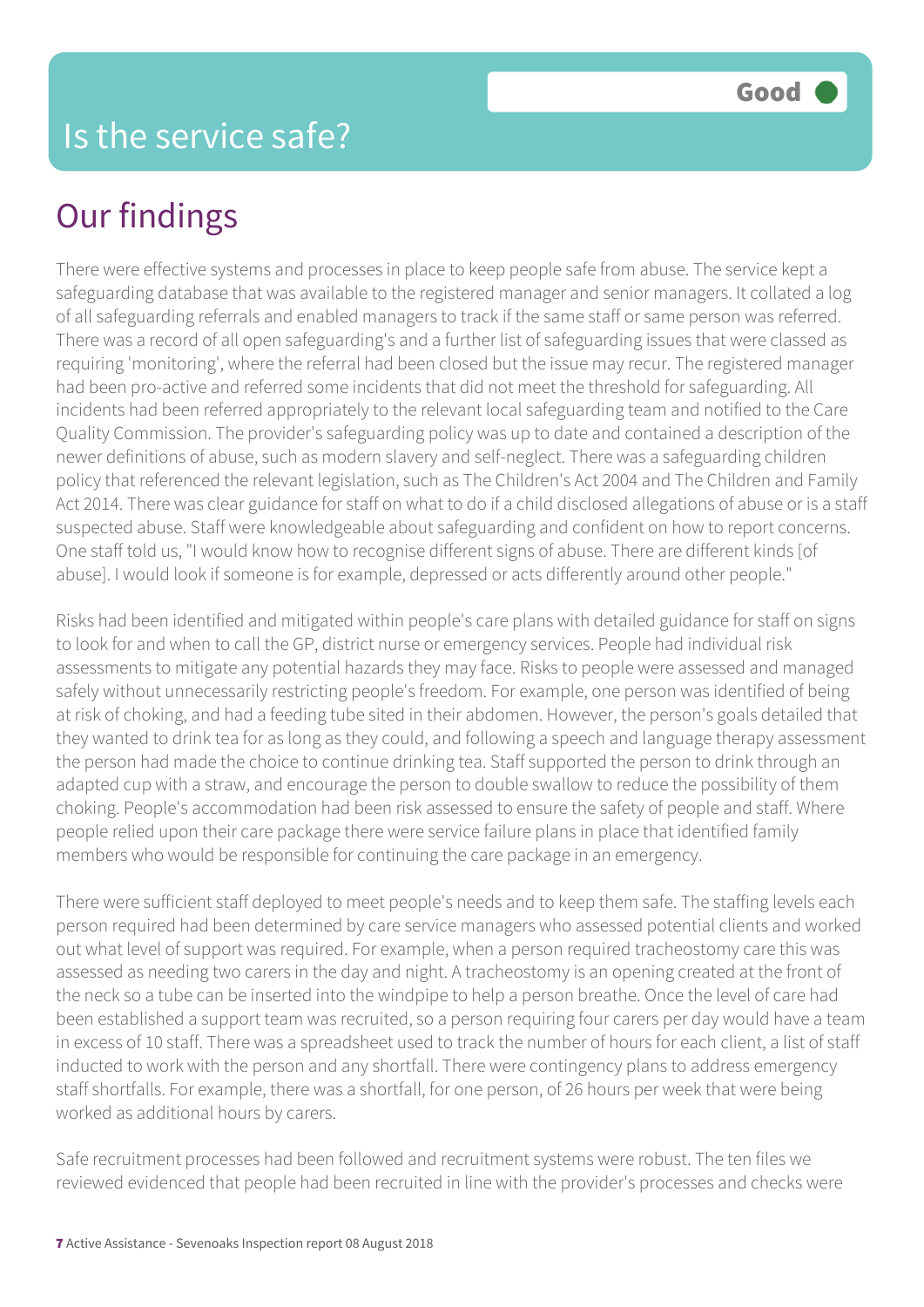completed to ensure people were of good character. Criminal records checks had been made through the Disclosure and Barring Service (DBS), and staff had not started working at the service until it had been established that they were suitable. The DBS helps employers make safe recruitment decisions and helps prevent unsuitable people from working with people who use care services. In some cases, where staff had been recruited from abroad, overseas criminal record checks had been reviewed, and translated to support the recruitment decision. Each staff member had two references, obtained from their most recent employer where possible. Where the provider employed nurses there were regular checks of their PIN to ensure they were registered to work as a nurse with the Nursing and Midwifery Council.

People received their medicines safely. There were safe medicines administration systems in place and people received their medicines when required. The vast majority of people being supported with personal care managed their own medicines. People had medicines care plans and were assessed as being at one of three levels: level one, minimum assistance; level two, support required and level three, specialist care. For example, people who received their medicines via a PEG tube were designated as, 'level 3 administration of medication via a specialist technique. PEG stands for percutaneous endoscopic gastrostomy, a procedure in which a flexible feeding tube is placed through the stomach. A PEG allows nutrition, fluids and/or medications to be put directly into the stomach, bypassing the mouth and oesophagus for people at risk of choking. People consistently told us that they received their medicines when they needed them. One person told us, "I get my medication on time. Obviously when a new carer comes in I monitor things and they ask me if they are not sure." The registered provider had a medicines policy that was up to date and contained relevant information on areas including training, consent and medicines for children and young people. Medicines audits had been completed regularly and had been done following a spike in incidents.

People were being kept safe against the risk of infection by the prevention and control of infection hazards. People had infection control plans in place to minimise the risk of infections. These highlighted specific risks including urinary tract infections, chest infections, wounds and cross infections from bodily fluids. Control measures had been identified such as care staff adhering to strict hand washing procedures before and after care tasks. Care staff had access to personal protective equipment such as gloves, aprons and shoe protectors. One person's infection control plan gave a list of the possible signs of infection if present in the person and instruction to call the GP or district nurse for advice if seen. One person old us, "Active Assistance provide the gloves and they're always available. I choose not to have a toilet door on my own toilet to stop others from using it and reducing the risk of cross infections." There was an up to date infection control policy in place and the provider had appointed an infection control champion as per national guidance.

Staff understood their responsibilities to raise concerns and report incidents. Accidents and incidents had been recorded and investigated appropriately. The registered manager had identified two main areas of learning in the past 12 months. One had centred around a person in hospital on ventilation and whether responsibility for care sat with the hospital as the person was in their care and using their equipment; or was the lead agency the Active Assistance as they were providing carers for the person. A root cause analysis was completed and as a result a hospitalisation protocol was created. The protocol went in to detail around who has responsibility for people's care and id signed by the hospital and Active Assistance. Another lesson learned was around clients who do self-directed clinical procedures. One person was directing their care staff who to complete a bladder wash the way they like it to be done. A bladder washout is a technique used to flush out the catheter (a tube in to the bladder) and bladder by introducing a catheter maintenance solution into the bladder through the catheter. The person became ill due to the procedure they were using. As a result all self-directed clinical procedures were stopped. An audit was completed to identify all selfdirected care procedures and a policy was changed to ensure that all procedures were subject to a clinical sign off from a manager.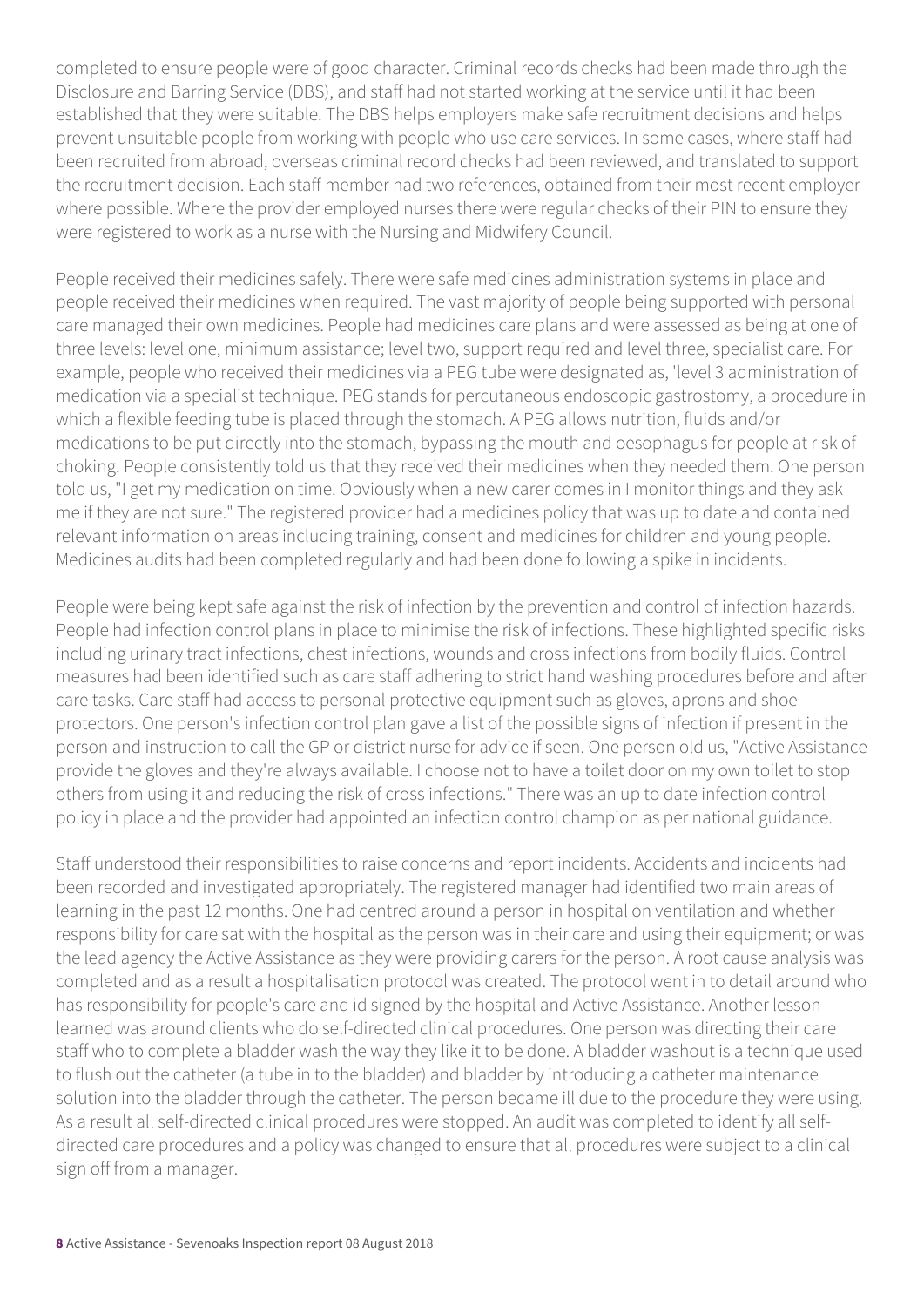People's needs were assessed and their care was delivered in line with current legislation. The service received referrals from professionals such as those at specialist hospitals, or directly from people who wanted to use the service. Staff met with the person to discuss their needs, and used information from health professionals including occupational therapists and physiotherapists to assess whether the service could meet those needs. The assessment considered people's protected characteristics under the Equalities Act, such as their ethnicity, culture or faith. This helped ensure there was no discrimination when making decisions about people's care. It took into account people's capabilities as well as their physical needs and emotional wellbeing. The assessment was used by the person and staff to draw up a person-centred care plan, which showed how and when the person wanted to be supported. The service used technology and equipment to promote peoples' independence wherever possible. For example, one person used a wireless speaker system to contact their care staff when they were in a different part of their home.

People were supported by staff members who had appropriate skills, knowledge and experience to deliver effective support. Training initially took place over five or six days, depending on the complexity of the people the new staff would work with. All staff had to pass their training in order to be confirmed in their role, or to continue working for Active Assistance. Staff told us training was tailored around people's needs. One staff told us, "People's conditions are personal to them, and everyone is different, therefore the training has to be person centred." When they assessed a new client, and they did not currently have a training course to support that specific need, then their team of clinical managers created the relevant training course. Attitudes and personalities were assessed during the training to ensure potential staff were of the right character, which staff told us was important as they would be lone working with vulnerable people. Training was delivered in person, and staff then had the opportunity to practice any procedures on training dummies. Following this they completed competency checks in the community with a buddy. Staff were signed off to lone work after passing this process. Staff told us one person enjoyed working with newer care staff and, "showing them the ropes", helping them to improve and contributing to the organisation which they, "really enjoyed".

People were supported to eat and drink enough to maintain a balanced diet. People's care plans contained guidance for staff on the extent to which the person wanted to be supported with their meals. For example, one person's care plan indicated they wanted to be in the kitchen when food was being prepared, but did not want to prepare vegetables as they thought this took too long. Where risks to people had been identified relating to their eating and drinking, they were recorded in care records and provided guidance to staff so they knew what action to take to reduce them. When necessary, staff used a Malnutrition Universal Screening Tool ('MUST') to help ensure people received the right amount of food to keep them healthy. 'MUST' is a five-step screening tool to identify adults, who are malnourished, at risk of malnutrition (under nutrition), or obese. It also includes management guidelines which can be used to develop the person's care plan. People with more complex health needs were referred to health professionals for specialist guidance. For example, where one person was at risk of losing weight, a dietician provided guidelines to staff on how to encourage them to eat more, and the healthiest food they should be eating.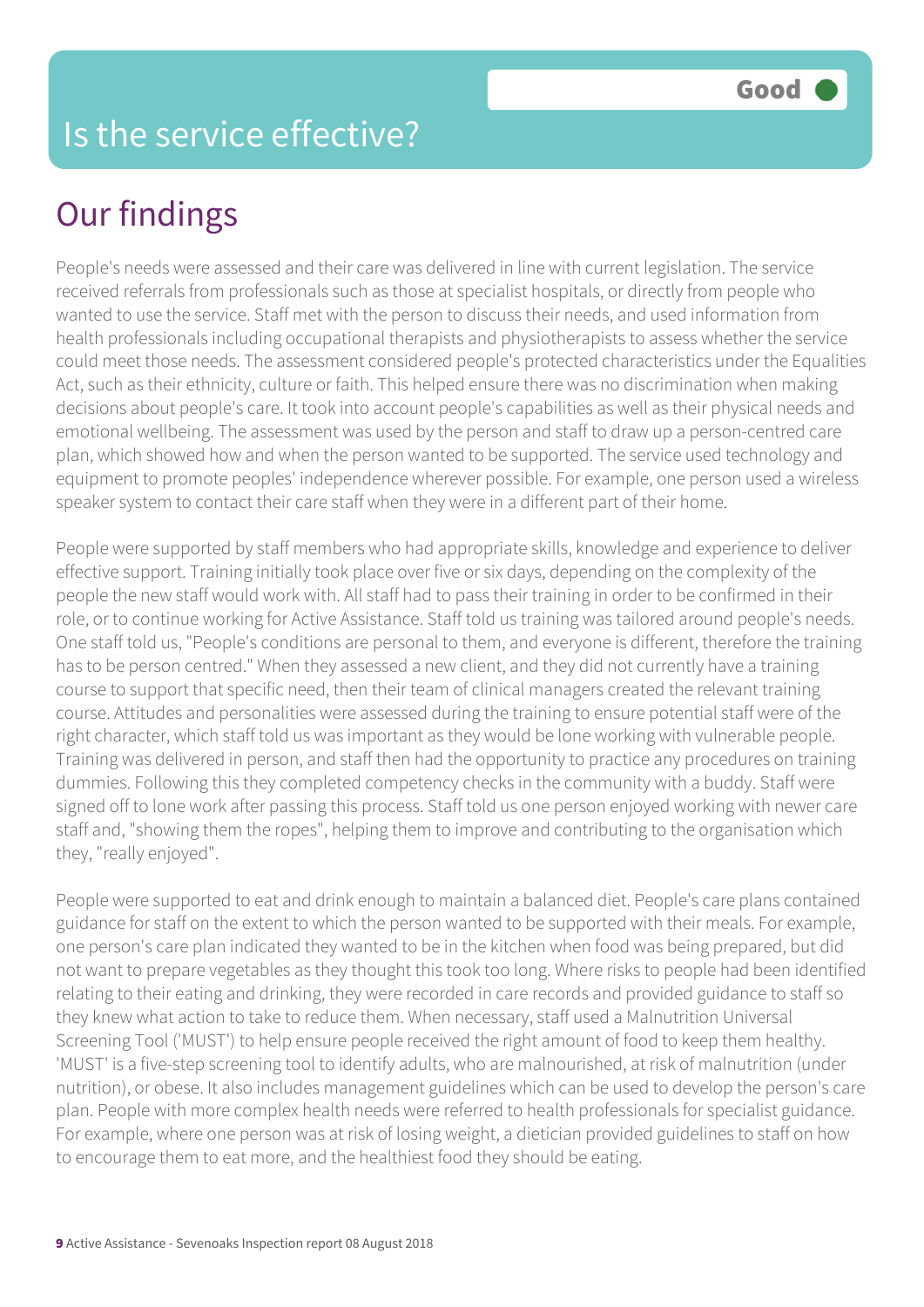There was a clear process for supporting people when they moved from or were referred to the service. The provider has a 'transfer of service procedure' staff worked to. The aim of the process was to '…endeavour to make the transition from one service to another as smooth as possible for the clients, for new service providers and for the commissioning authority'. Staff told us of an example of one person who was no longer able to manage at home, and supported to move into residential care. Staff supported the person at the meeting with the commissioning group where the move was discussed and shared the person's documentation with the residential service. The provider supported the person for a period of four weeks, providing their regular PA to provide the person with consistency. Staff told us the person informed them they had helped to reduce their anxieties and made them feel safe.

People with very complex health needs received the care that they required. People had been supported to live healthy lives and had access to health and social care professionals. People had access to a GP, dentist and an optician and could attend appointments when required. One person with a tracheostomy (an opening created at the front of the neck so a tube can be inserted into the windpipe to help a person breathe) had a very detailed breathing care plan. It described how breathing was affected in different ways, e.g. lung capacity and secretions. The person used a ventilator to aid breathing and this was clearly described. The plan indicated an oxygen level at which action needed to be taken and what action staff should take. There were detailed instructions for the care and use of the ventilator, tracheostomy tube, for oxygen therapy and the nebuliser. Risks around infection were made clear in the plan and staff were directed on what to look for and what action to take to meet the persons health needs. This level of planning around complex health needs was apparent in all of the care plans we reviewed. For example, when a person was receiving support had an issue with their skin that could cause health problems if not monitored correctly and the management plan around this was robust. One person told us, "They look after my skin care really well." People with spinal injuries were encouraged to complete exercises. Physiotherapists had trained care staff in the exercises people should complete and carers then encouraged people with disabilities to complete their exercise routines.

People were asked for their consent before care was given and they were supported and enabled to make their own decisions. The Mental Capacity Act 2005 (MCA) provides a legal framework for making particular decisions on behalf of people who may lack the mental capacity to do so for themselves. The Act requires that, as far as possible, people make their own decisions and are helped to do so when needed. When they lack mental capacity to take particular decisions, any made on their behalf must be in their best interests and as least restrictive as possible. People can only be deprived of their liberty so that they can receive care and treatment when this is in their best interests and legally authorised under the MCA. The authorisation procedures for this in care homes and hospitals are called the Deprivation of Liberty Safeguards (DoLS). In domiciliary care this is called Court of Protection. There were no people who required Court of Protection restrictions at the time of the inspection

We checked whether the service was working within the principles of the MCA. People's right to make decisions was promoted and the principles of the MCA were adhered to. For complex decisions, such as one person who wanted to have their ventilator turned off, a wide circle of professionals were involved in assessing the person's capacity around the decision in a multi-disciplinary team. For other decisions, such as one person choosing to eat after they had been assessed as not being safe to eat, the registered provider used their own MCA form to establish whether the person had capacity to make this decision and to ensure that any decisions made around restrictions were lawful.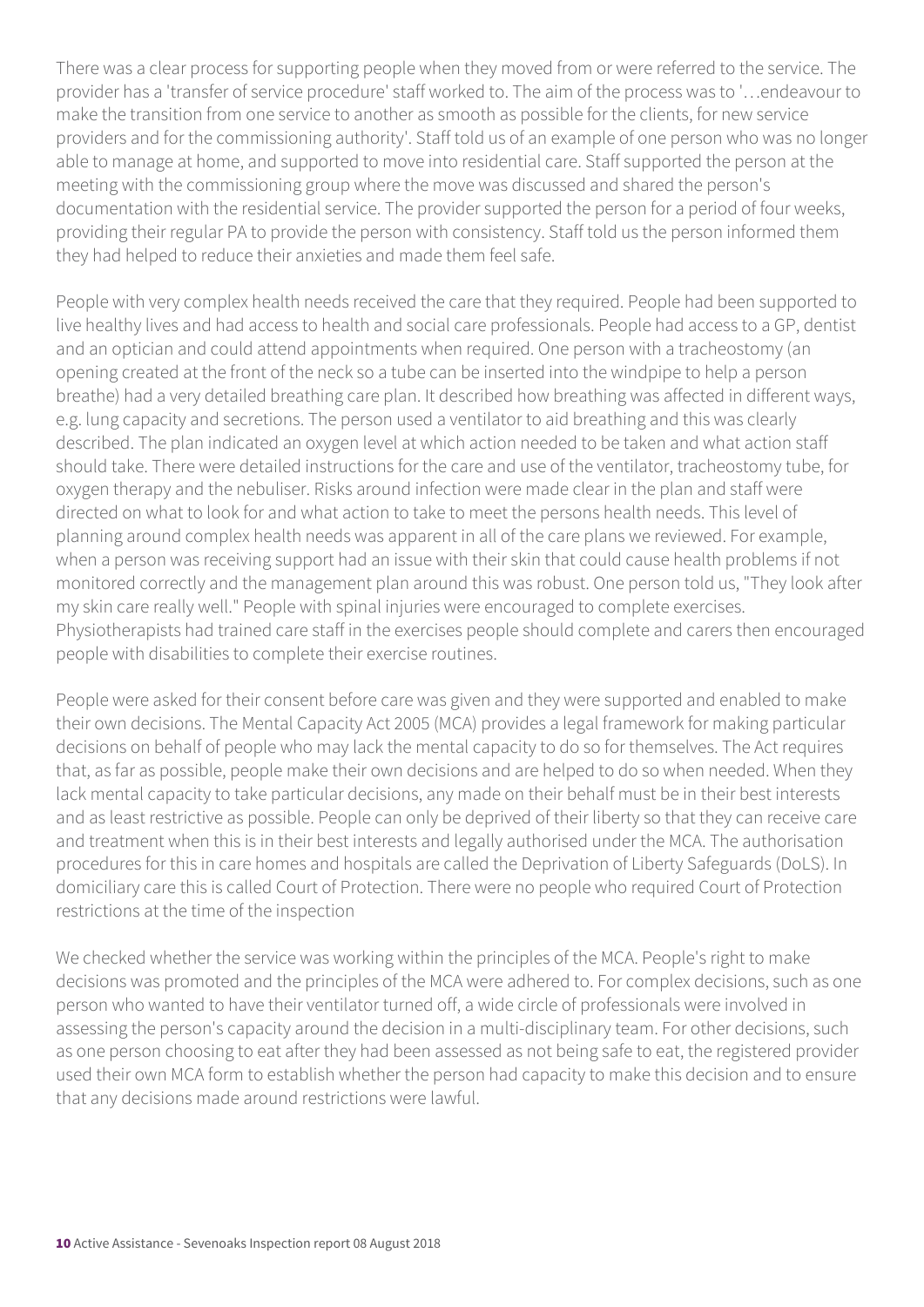People were treated with kindness and compassion by their staff and were given emotional support when needed. One person told us, "Staff are kind and caring. Empathy is one of the big things I look for [in staff]." One person told us about a time they had lost a silver ring whilst out in the fields behind their home. A carer had returned to the person's home, found a metal detector and scanned the whole route until they found the ring for the person. Another carer had removed tics from a person's dog when the person found them. One person commented, "[Carer] will make muffins when without me asking them to; they don't have to make these but it shows kindness." One staff told us how they took care of one person's garden, "I tend to the garden because it makes [name] happy. We cut down a tree two days ago and set up a bird bath; so they are happy, I'm happy. Its' good to build relationships."

Staff knew and respected the people they were caring for including their preferences, personal histories, and backgrounds. One person told us, "I have a profile in my care plan. Whether they have been before or not they always read the care plan to check the care I need whether anything has changed." Most people had a small group of workers that they were familiar with and a person-centred plan with personal goals and outcomes. People spoke with their staff in a relaxed and friendly manner and engaged with activities together. Staff knew people's needs well and were respectful. One person was going to a concert in London with their support staff the next day. Both people and their staff spoke with enthusiasm about the concert; there was a conversation about which bands the person had seen in the past and who the best was.

People were supported to express their views and be actively involved in making decisions about their care and support. People confirmed to us that they had a yearly meeting with a care support manager where they read through their care plans. This process was to update and review the care plan. One person told us, "We go through what changes there are, e.g. a physiotherapist leaving or any different equipment I am using. We talk it through in the afternoon and then a copy is sent to me to sign." People were able to direct their care and support in an individualised way. One person with a spinal injury described to us how they had a unique process for evacuating their bowel. They told us, "I have a bespoke care routine that suits my needs and has been adapted to my needs. The carers all follow it in the way I want."

People's right to privacy and dignity was respected. One person told us "Staff will respect my privacy. All I have to say is 'you're not needed now', we have that understanding." One staff member commented, "Every time [name] goes in to his room I close the door. If they are speaking on the phone I back off and give them some time."

Staff understood how to communicate with people to achieve positive outcomes. One person told us, "Obviously the communication between us is very good so they would ask me how I like things done." People's care plans contained clear guidance for staff on how people communicated. One communication care plan described how the person's voice was strong and they were able to verbally direct their own support. Another care plan described how staff would need to set up an electronic tablet, so that the person could access email, telephone and internet independently. The plan also described how tiredness could affect the person's verbal communication and what staff should do to help the person and reduce their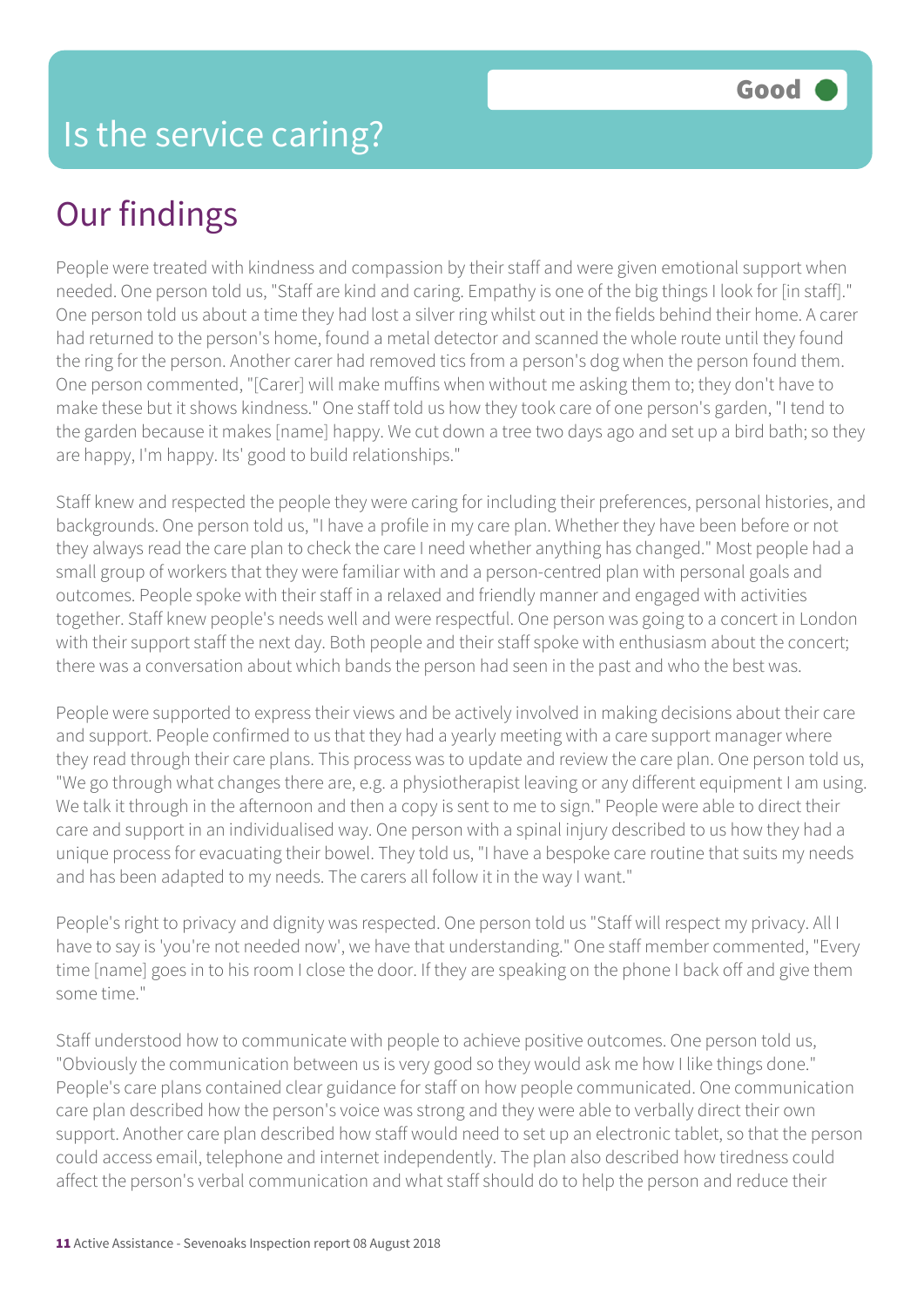frustration. Another person used an electronic communicator to make their voice heard, and to write emails. Risks to that person becoming anxious whilst being in the shower and unable to use their communicator had been identified and mitigated effectively.

People's independence was promoted by the service and skills training and supporting independent living had been the driving ethos of the service. Staff worked alongside people to help them to achieve and maintain their independence. One person told us, "Staff help me to be independent by just doing the work they do. If my family had to care for me I wouldn't be independent. With a carer I can live alone, away from my family, how I choose to." Another person commented, "Staff don't just jump in and take over; they wait for me to ask for any assistance. I try to be independent."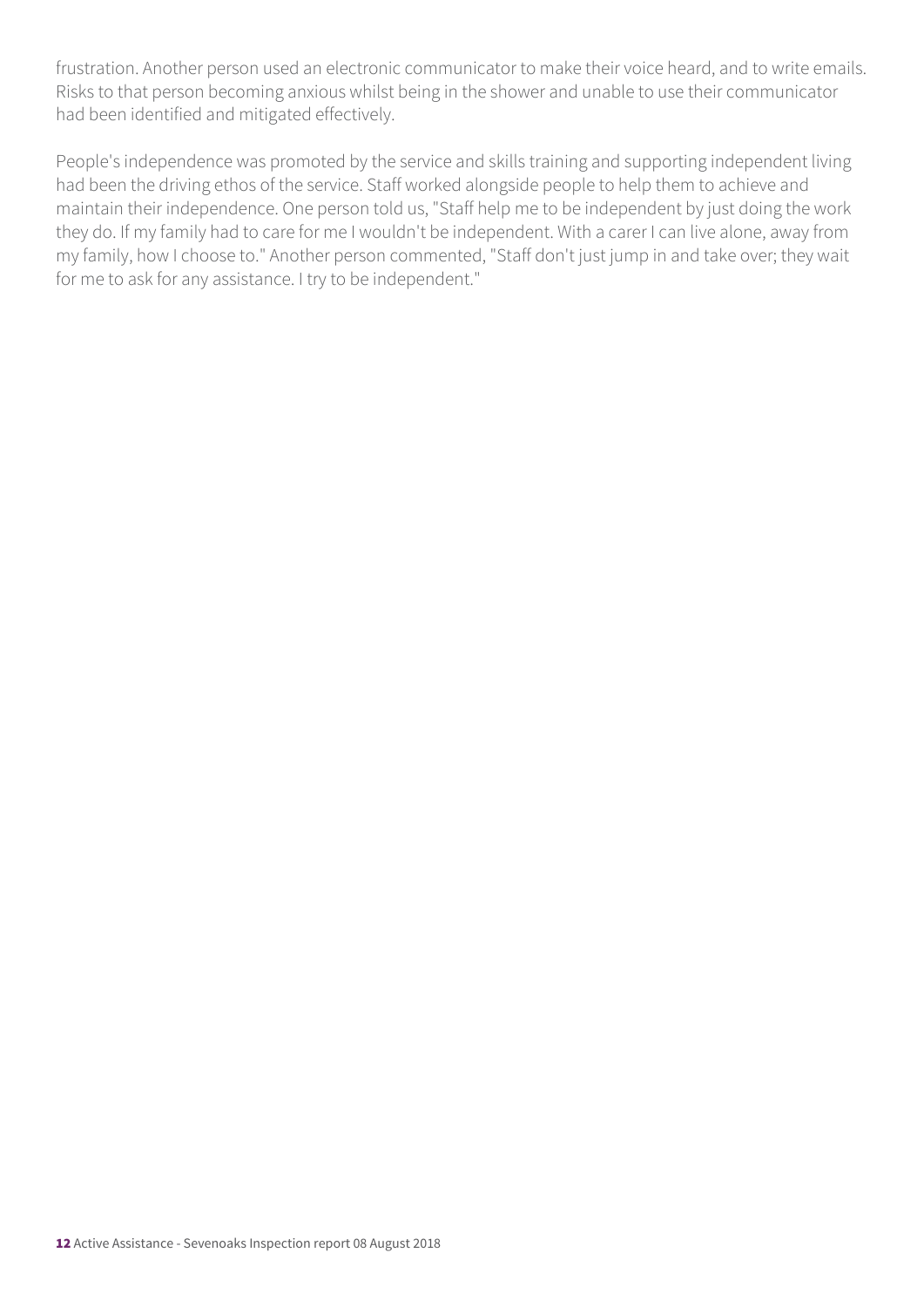### Is the service responsive?

## Our findings

People received an individualised service that was tailored to their needs. Comments from people included, "I have a wonderful co-ordinator at the moment who really listens to one's needs", "I'm really happy with this agency", "They understand specialised needs and they choose appropriate staff" and "The agency are immediately responsive if you tell them a carer isn't quite suitable." Each person was involved in drawing up their own care plan which considered their strengths, how they wanted to be supported and the support they required. Care plans included details about the person's routines, such as when they like to get up in the morning, if they like to have a shower before or after breakfast, and how they want to self-direct their support. The registered manager told us, "It's the person's care plan and they can include whatever information they want. We can help them complete it but some people compile it themselves and send it to us." People could be involved in the recruitment of their personal assistant if they wished to be, and when support began each person had access to a named coordinator who would support the person and PA when support commenced. When people's needs changed their care plan was amended to make sure staff had access to the most up-to-date information. Formal reviews took place monthly when support started and annually once it was established. When personal assistants changed there was a handover period of between four and 48 hours depending on the complexity of the support being provided.

Active Assistance's stated goal was to support people to live as independently and individually as possible, and supporting people to achieve their aims. This was achieved through person centred care planning. Care plans were personalised and described how people liked to receive their care. We reviewed one person's 'person centred assessment'. It contained tailored information important to the person, such as preferring to have the TV on very loud despite having no hearing problems. People's care routines were described in detail, such as which shampoo to use, or how the person stood up in the shower. People's past lives were recorded including where they grew up, what their birth family was like, whether they were married and if they had children or grandchildren.

People and staff engaged in tasks together and support was directed by the person. Staff asked people how they wanted food prepared. People's preferences were met, for example one person liked tomatoes to be warmed and not cooked, and preferred pitta to sliced bread, and these choices were provided. Staff did things in the way that people wanted, for example, cooking and cleaning in a certain order. People's daily routines were set out in their care plans in a personalised way. For example, the order in which a person liked things to be completed, or having specific drinks at certain times was explained clearly. We checked with people and they were able to tell us examples of this in practice such as one person having ginger tea with hot water in a specialised adapted mug.

Complaints and concerns were documented and responded to effectively. The service kept a log of complaints received, and aimed to respond to all complaints in 72 hours, and resolve them in 28 days, and all complaints we reviewed met these deadlines. There was a complaints policy in place, which included how and who to escalate complaints to, including the local government ombudsman if people were not happy with the complaints' resolution. Complaints were analysed quarterly and yearly, with learning and improvements discussed during manager meetings, and passed down to the teams through line managers.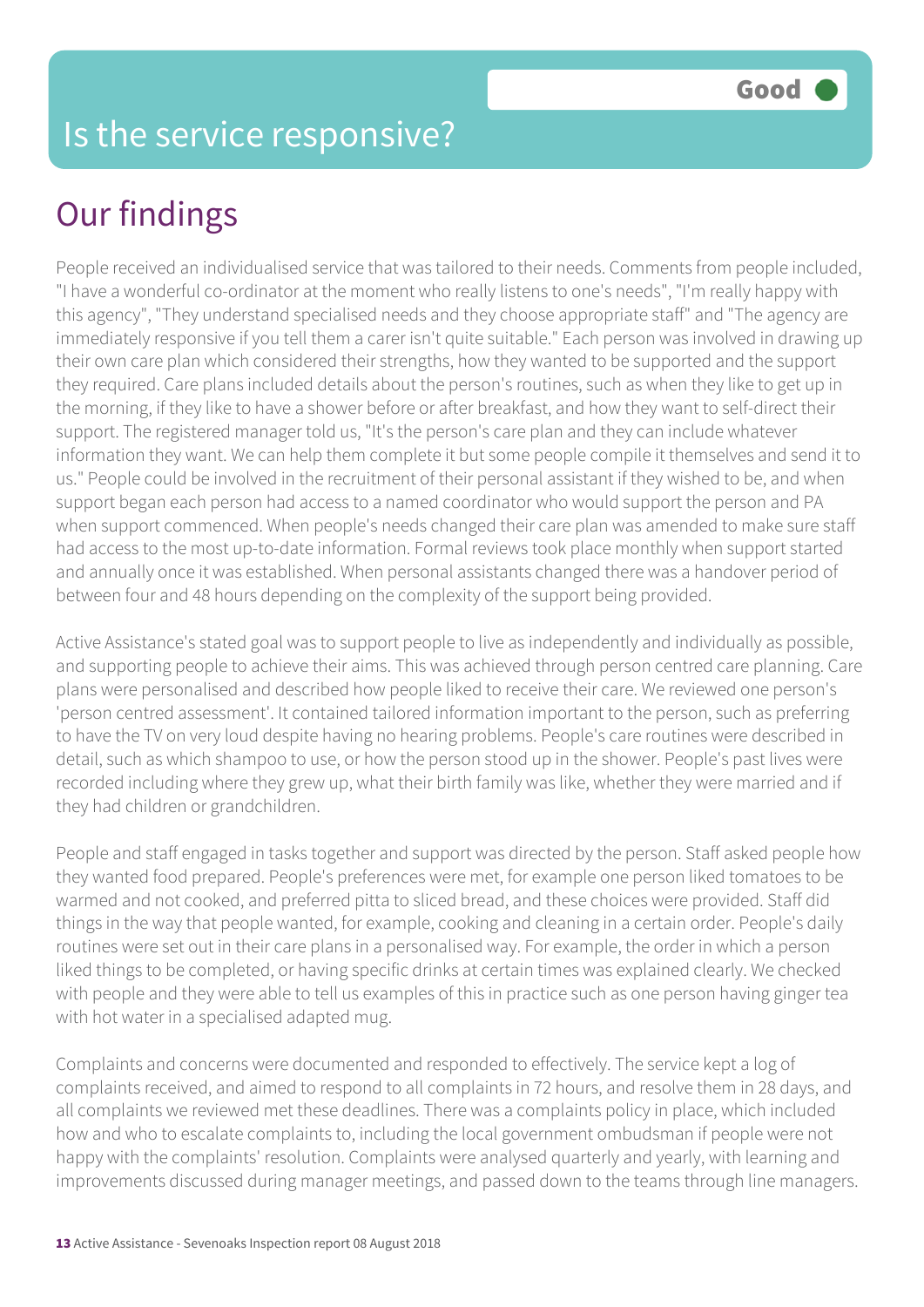When people moved in to the service they were presented with a pack of information and a copy of the complaints policy was included. The complaints log had recorded 17 complaints in the 12 months before our inspection. There was a 28 day deadline for the provider to provide a formal response to complainants and a 72 hour timeframe to initially respond to the complaint and his had happened in all cases.

People and their relatives all told us that they were aware of how to complain and who they could complain to if the need arose. Staff members were aware of the complaints policy and the procedure for dealing with complaints, including how to support people to complain. One staff member told us, "All complaints go to the manager and they get sent to the head office. All residents and families are given phone numbers on how to complain and if there is anything to learn from the mistakes we would talk about it at staff meetings."

People who were receiving end of life care were supported to have pain free and dignified deaths. Staff supported people effectively with palliative care. Palliative care aims to treat or manage pain and other physical symptoms associated with a life limiting illness. One care plan we reviewed had an end of life decisions plan which recorded that the person did not have any specific wishes regarding their death. However, the person's care plan had been reviewed and amended to account for the effects of the person's diagnosis. For example, a relative had been identified in case the person was unable to make future decisions. Staff had been directed to respect the person's privacy and allow friends and family time with the person. The importance of keeping the person pain free and comfortable had been identified and there was a Macmillan nurse and community palliative team in place to help manage the person's pain. Other considerations such as behavioural changes and skin integrity issues related to the person's illness had been planned for effectively.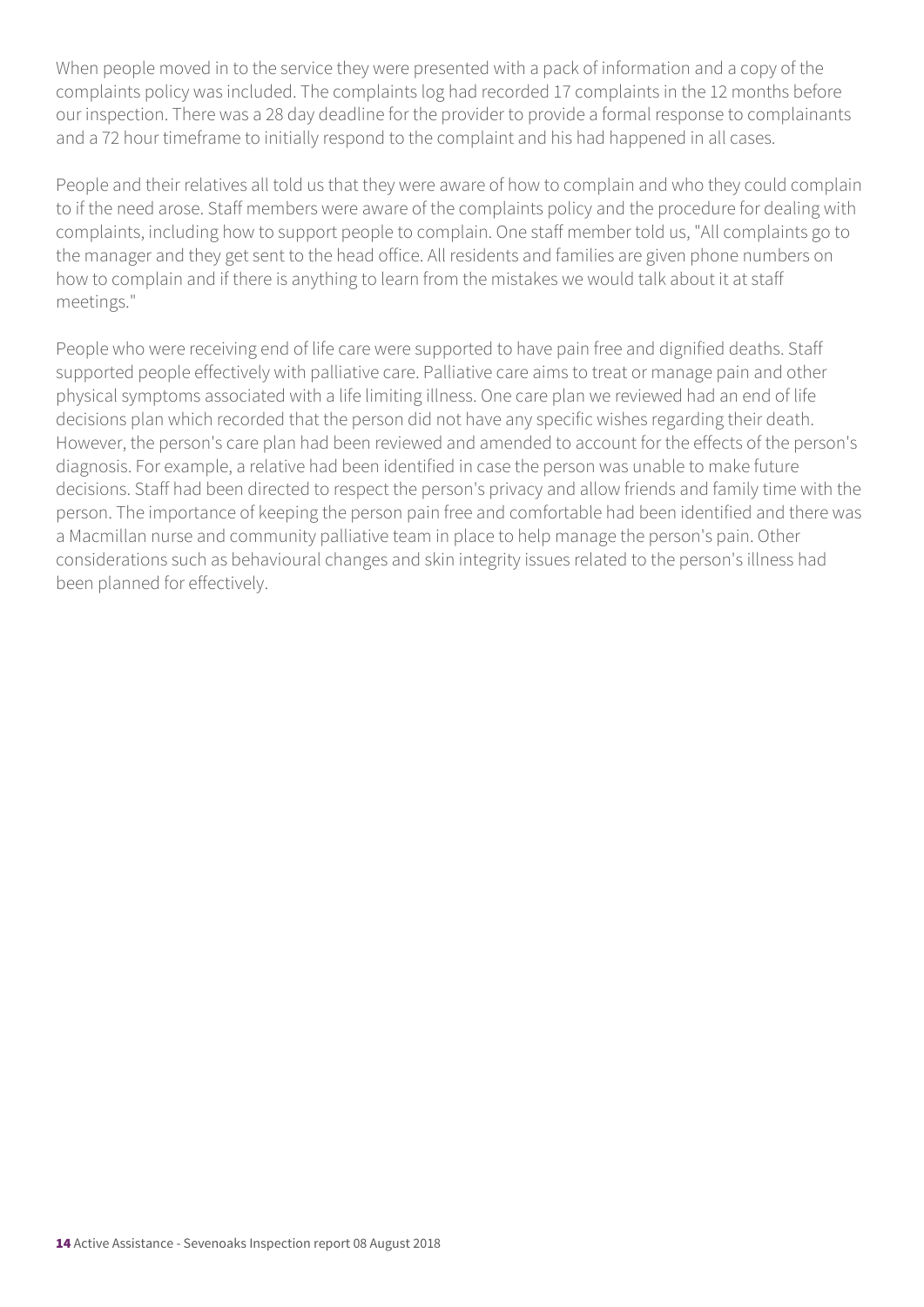The registered provider had a clear vision, with staff and the registered manager working to the established values of the service. The registered manager was responsible for overseeing the day to day culture of the service day to day, which people, staff and relatives told us was person centred and empowering. The registered manager ensured that staff felt supported, respected and valued, and were motivated in their work. Staff were mentioned in an end of year thank you in the staff newsletter. A new 'PA liaison officer' post had been created to provide care staff with a dedicated person to share any problems or concerns. There was also regular carer meetings and a monthly recognition award. Leadership within the service was visible and capable at all levels and inspired staff to provide a quality service. There was a private log in area on the provider's website where staff could give feedback in private, so that care staff who worked nights or late shifts could seek management input. Staff and managers shared an understanding of the key challenges, concerns and risks facing the service. The registered manager had identified that one main challenge facing the service was in recruiting staff from the UK given the proposed exit from the EU. The provider had been supporting staff from overseas to apply for work visas and investigating shorter live-in periods that would be more attractive to UK based staff.

The registered manager was aware of their responsibility to comply with the Care Quality Commission (CQC) registration requirements. They had notified us of events that had occurred within the service so that we could have an awareness and oversight of these to ensure that appropriate actions had been taken. They were aware of the statutory Duty of Candour which aimed to ensure that providers are open, honest and transparent with people and others in relation to care and support. The Duty of Candour is to be open and honest when untoward events occurred. The registered manager confirmed that all incidents that had met the threshold for Duty of Candour had been reported to people's relatives. The registered manager was given good support from their line manager who supervised and appraised their performance and oversaw quality monitoring with the registered manager. It is a legal requirement that a provider's latest CQC inspection report rating is displayed at the service where a rating has been given. This is so people, visitors and those seeking information about a service can be informed of our judgements. The provider had displayed the rating conspicuously in the service.

The registered manager was supported in their role by the board. The registered manager is part of the provider's executive board. The registered manager told us, "I mentioned at a board meeting how we were getting more calls about the mental health wellbeing of overseas staff, especially lone workers. The CEO found an employment wellbeing programme and asked me to meet with them and we are implementing this." The provider had ensured that it had robust arrangements for the security, sharing and integrity of confidential information in line with data security standards. There was an information governance team who oversaw compliance around data management. There had been data breaches where a staff accidentally sent a blanket e-mail so staff could see each other's e-mail addresses. Following this e-mail distribution lists were introduced and there had been no further data breaches.

People, their families and staff members were involved in the service and regular feedback was sought through meetings and questionnaires. Staff had been actively involved in developing the service and were